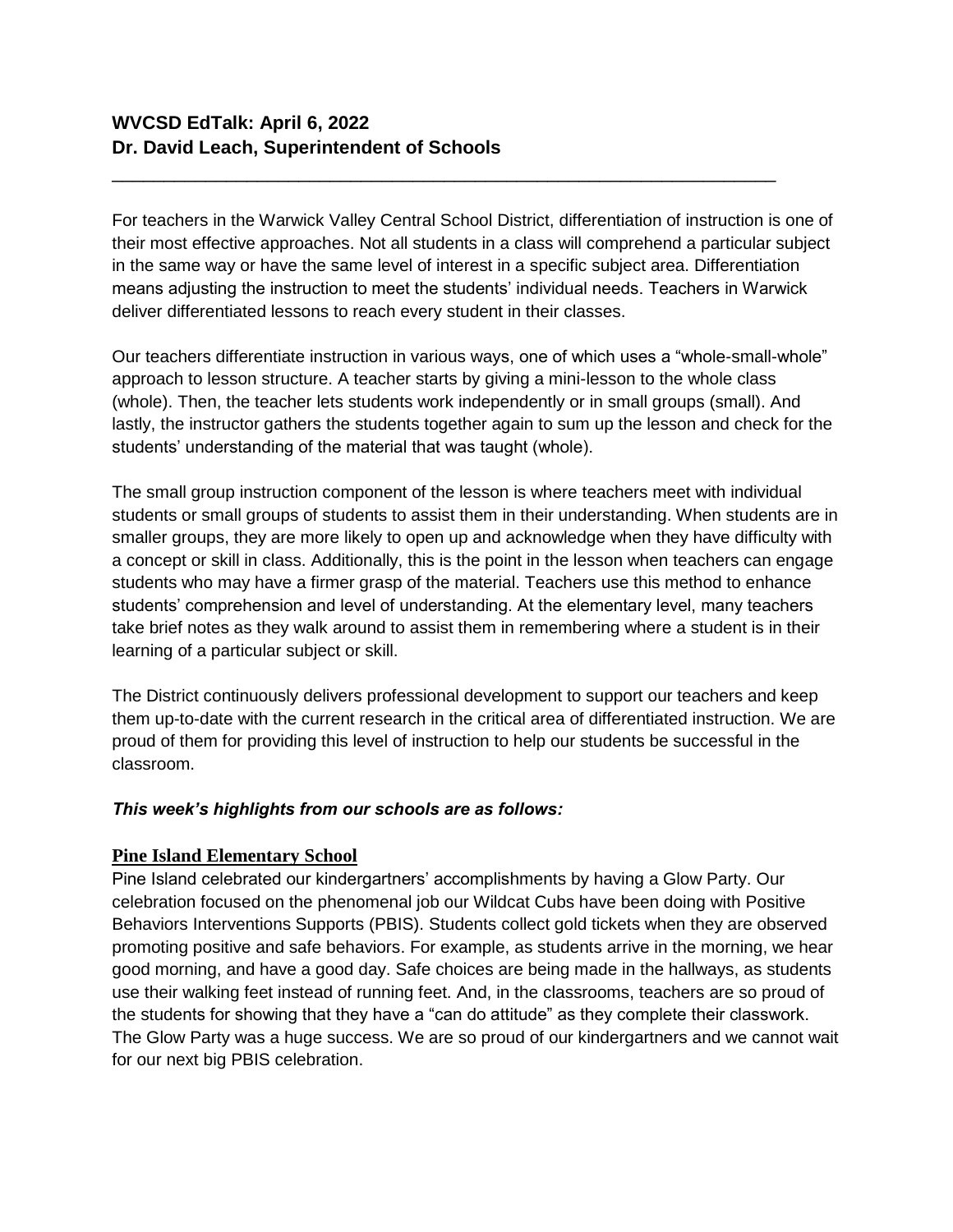## **Park Avenue Elementary School**

In art class, third-graders have been working on creating coil pots. Students started by practicing making different coils and then sketching out some ideas for their final pieces. Students learn the importance of specific ceramic terms and skills, such as scoring and slipping. "Our third-graders got very creative with the different types of coils they could add to their pots and were able to paint them to make a beautiful finished product," Lisa Martimucci said. Most importantly, students could change designs, make even coils, and make sure they scored and slipped during each step.

# **Sanfordville Elementary School**

Our fourth graders have launched into their poetry unit. During a recent lesson, students learned how the "sound" of a poem helps them better understand its meaning. Students listened to poems recited by the authors. One of their favorites was Shel Silverstein's "Sick." Students engaged in thoughtful discussions about the tone, tempo, and voice of each poem. Their deep understanding and higher-level discussions were quite impressive.

Students and staff recognized and celebrated World Down Syndrome Day with "Rock Your Socks" activities. The school chose socks because the karyotype of Down syndrome chromosomes looks like mismatched socks. Many classes decided to read the book "What's Inside You Is Inside Me, Too." Our students learned that every child, every person, and every living thing is unique, in large part, due to the chromosomes in their bodies.

# **Warwick Valley Middle School**

Middle school students performed in our school musical, "Spongebob the Musical," last weekend, and it was such a great expression of all the hard work they have done this school year. Congratulations to everyone involved in this fantastic production! Auditions for the play occurred in October. Students who wanted a lead, prepared a solo and performed in our Cabaret performance—the students composed songs from their favorite artists and musicals. In November, our cast began rehearsals. After school, our cast members gathered in the music rooms to rehearse their songs. On many occasions, high school students would come down to the middle school to assist with these rehearsals. As the year progresses, the cast has created friendships that would not have occurred if they had not participated in our drama club. The evolution of these friendships has been a joy to watch.

# **Warwick Valley High School**

The Warwick Valley High School academic teams have been on point! The WVHS Odyssey of the Mind team won first place in the Division III Odyssey reOMvention competition. Students Alanna Adee, Sophia Amato, Cavan Byrne, Mary Hoey, Olivia Holland, Sophia Samborski, and Arianna Weinberg were tasked with identifying an original threat to the environment that has the ability to self-replicate. The team-created technical reOMvention was able to remove the threat. The competition required the team's performance to include original music and two animal characters. The students proved to be the best, and they are moving on to the world competition in Iowa next month.